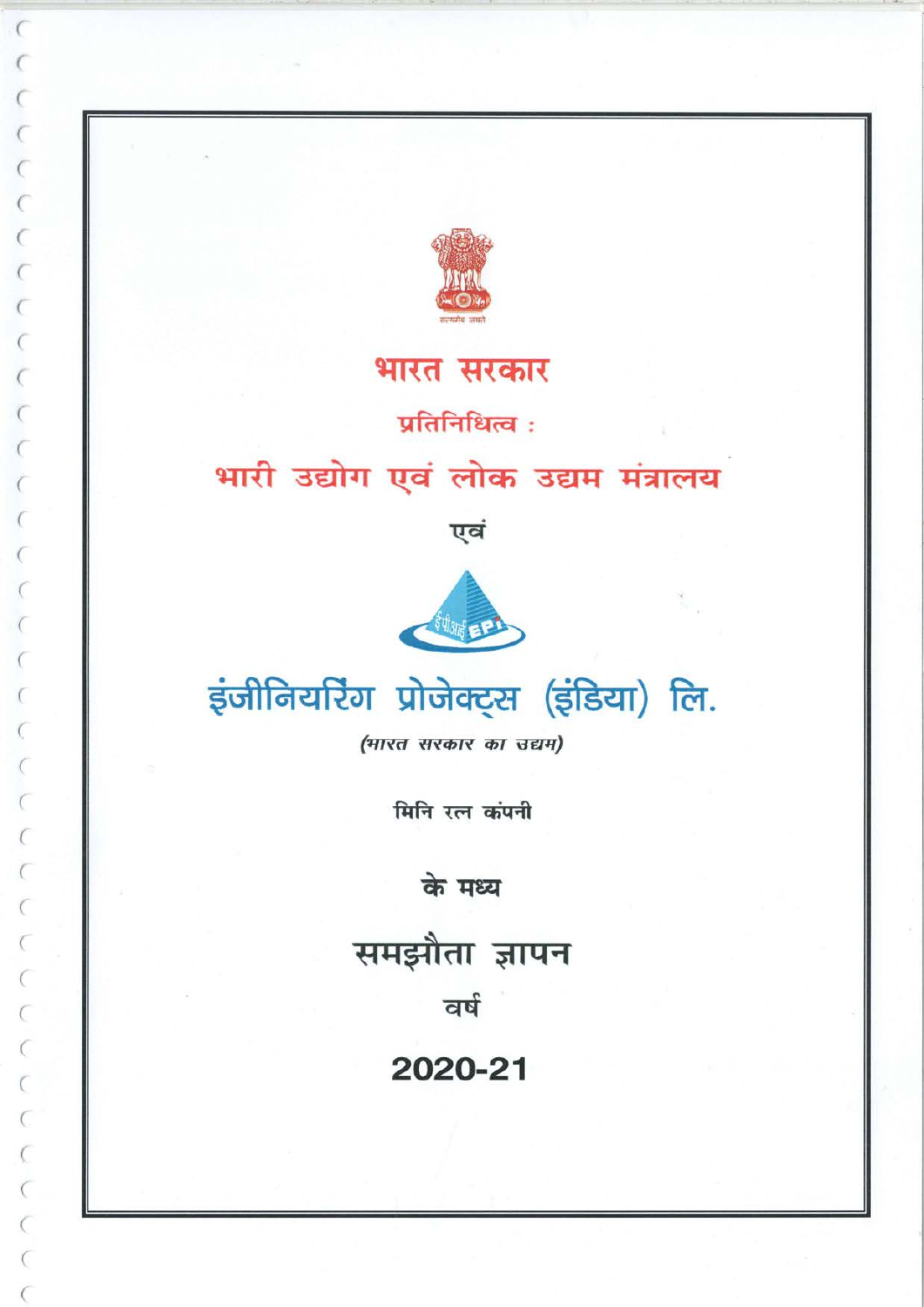#### वर्ष 2020-21 के लिए ईपीआई का समझौता ज्ञापन (अनुलग्नक-।। भाग-क एवं ख)

| क्र.सं.          | प्रदर्शन मापदंड                                                                                                                                                                | इकाई                      |     |                  | वर्ष 2020-21 के लिए समझौता ज्ञापन लक्ष्य |              |               |                |
|------------------|--------------------------------------------------------------------------------------------------------------------------------------------------------------------------------|---------------------------|-----|------------------|------------------------------------------|--------------|---------------|----------------|
|                  |                                                                                                                                                                                |                           | अंक | उत्कृष्ट<br>100% | बहुत अच्छा<br>80%                        | अच्छा<br>60% | साधारण<br>40% | घटिया<br>20%   |
|                  |                                                                                                                                                                                |                           |     |                  |                                          |              |               |                |
| 2.               | परिचालन लाभ/हानि:<br>परिचालनों से राजस्व का प्रतिशत के रूप<br>में परिचालन लाभ (निबल)                                                                                           | $\sqrt[0]{\phantom{0}}_0$ | 20  | 1.17             | 0.60                                     | 0.50         | 0.30          | 0.10           |
| 3.               | निवेश पर प्रतिफल<br>औसत निबल-मूल्य के प्रतिशत के रूप में<br>पीएटी                                                                                                              | $\frac{0}{0}$             | 20  | 13.08            | 6                                        | 5            | 4.50          | 4.00           |
| $4 \overline{4}$ | वर्ष के दौरान प्राप्त नए आदेश                                                                                                                                                  | रू करोड़                  | 10  | 4011             | 1800                                     | 1750         | 1600          | 1500           |
| 4 ख              | विविधिकरण अर्थात् एफजीडी / अपशिष्ट<br>से ऊर्जा संयंत्र / अलवणीकरण / स्टील<br>साइलों / एलईडी लाइट्स / सीसीटीवी<br>आदि के माध्यम से नए क्षेत्रों में<br>परियोजनाओं को हासिल करना | रू करोड़                  | 5   | 250              | 200                                      | 175          | 150           | 100            |
| 5                | ग्राहकों के आदेश/समझौते के लक्ष्य को<br>समय उल्लंघन के बिना पूर्ण करना।<br>(10 करोड़ रूपये से ऊपर के आदेश)                                                                     | $\frac{0}{6}$             | 10  | 100              | 95                                       | 90           | 85            | 80             |
| 6                | व्यापार प्राप्तियां (निबल) - परिचालनों से<br>प्राप्त राजस्व (सकल) के दिनों की संख्या<br>के रूप में                                                                             | दिन                       | 10  | 60               | 70                                       | 80           | 90            | 100            |
| $\overline{7}$   | कंपनी के विरुद्ध किए गए दावों में कमी,<br>जो ॠण के रूप में मान्य नहीं हैं                                                                                                      | $\frac{0}{6}$             | 10  | 25               | 20                                       | 16           | 14            | 12             |
| 8.               | पिछले वर्ष अर्थात् वित्त वर्ष 2019-20 के<br>दौरान वस्तुओं और सेवाओं की कुल खरीद<br>के लिए जी.ई.एम. पोर्टल के माध्यम से<br>वस्तुओं और सेवाओं की खरीद का प्रतिशत                 | $\frac{6}{6}$             | 5   | 25               | 20                                       | 15           | 10            | $\overline{5}$ |
|                  | कल                                                                                                                                                                             |                           | 100 |                  |                                          |              |               |                |

एमओय दिशानिर्देशों में निर्धारित नकारात्मक अंकों के अलावा, वर्ष के लिए कार्य की उपलब्धियों में, राजस्व/लाभ/अधिशेष की अधिकता या नक़सान/घाटे की न्यूनोक्ति के मामले में सीएजी/सांविधिक लेखा परीक्षकों की मात्रता योग्यता को समायोजित किया जाएगा।

एमओयू दिशानिर्देशों के अनुसार, आधार वर्ष (2019-20) में अनुमानित प्रदर्शन पर वास्तविक प्रदर्शन बेहतर होने के मामले में लक्ष्यों में समायोजन किया जाएगा।

यह सहमति व्यक्त की गई थी कि निर्धारित लक्ष्य शर्तरहित होंगे तथा किसी भी आधार पर किसी भी ऑफसेट (समायोजन) की अन्मति नहीं दी जाएगी। इसके अलावा मूल्यांकन, एमओयू दिशानिर्देशों में निहित अतिरिक्त पात्रता मानदंडों के अनुपालन के अधीन होगा।

आईएमसी की बैठक के कार्यवृत्त में दर्ज किए गए अनुसार सीपीएसई दवारा उपलब्ध कराए गए अनुमानित आंकड़ों के साथ आईएमसी दवारा अनुमोदित लक्ष्य।

 $2\pi G$ 

(डी. एस. राना) अध्यक्ष-सह-प्रबंध निदेशक इंजीनियरिंग प्रोजेक्ट्स (इंडिया) लिमिटेड

 $37001$ (अरुण गोयल)

सचिव भारी उदयोग विभाग भारी उद्योग एवं लोक उद्यम मंत्रालय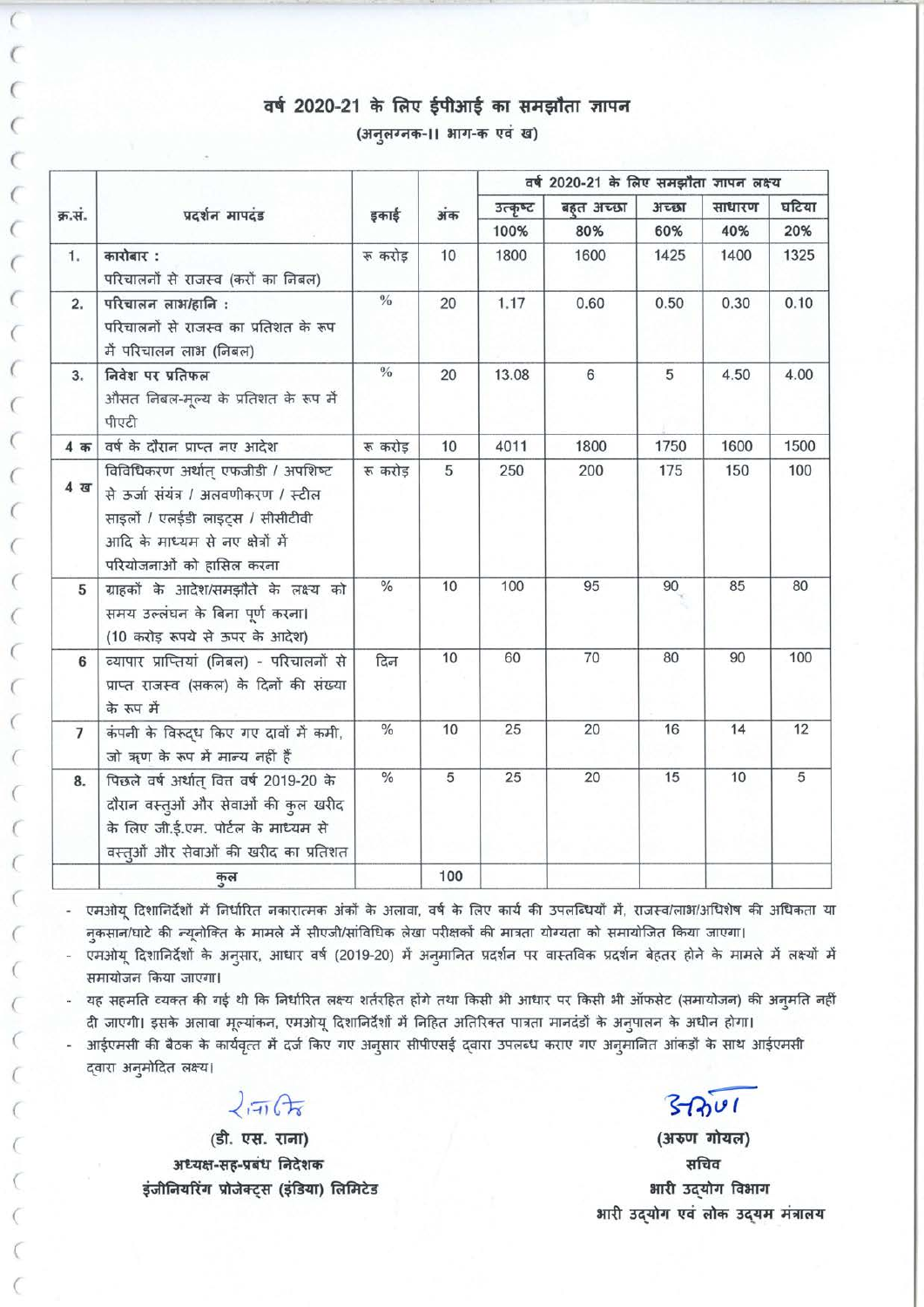# MEMORANDUM OF UNDERSTANDING (MOU)

 $\epsilon$ 

 $\overline{C}$ 

 $\sqrt{2}$ 

 $\epsilon$ 

 $\overline{C}$ 

FOR THE YEAR

2020-21

BETWEEN



### THE GOVERNMENT OF INDIA

REPRESENTED BY

#### THE MINISTRY OF HEAVY INDUSTRIES

&

PUBLIC ENTERPRISES

AND



#### ENGINEERING PROJECTS (INDIA) LTD.

(A Government of India Enterprise)

A Mini Ratna Company